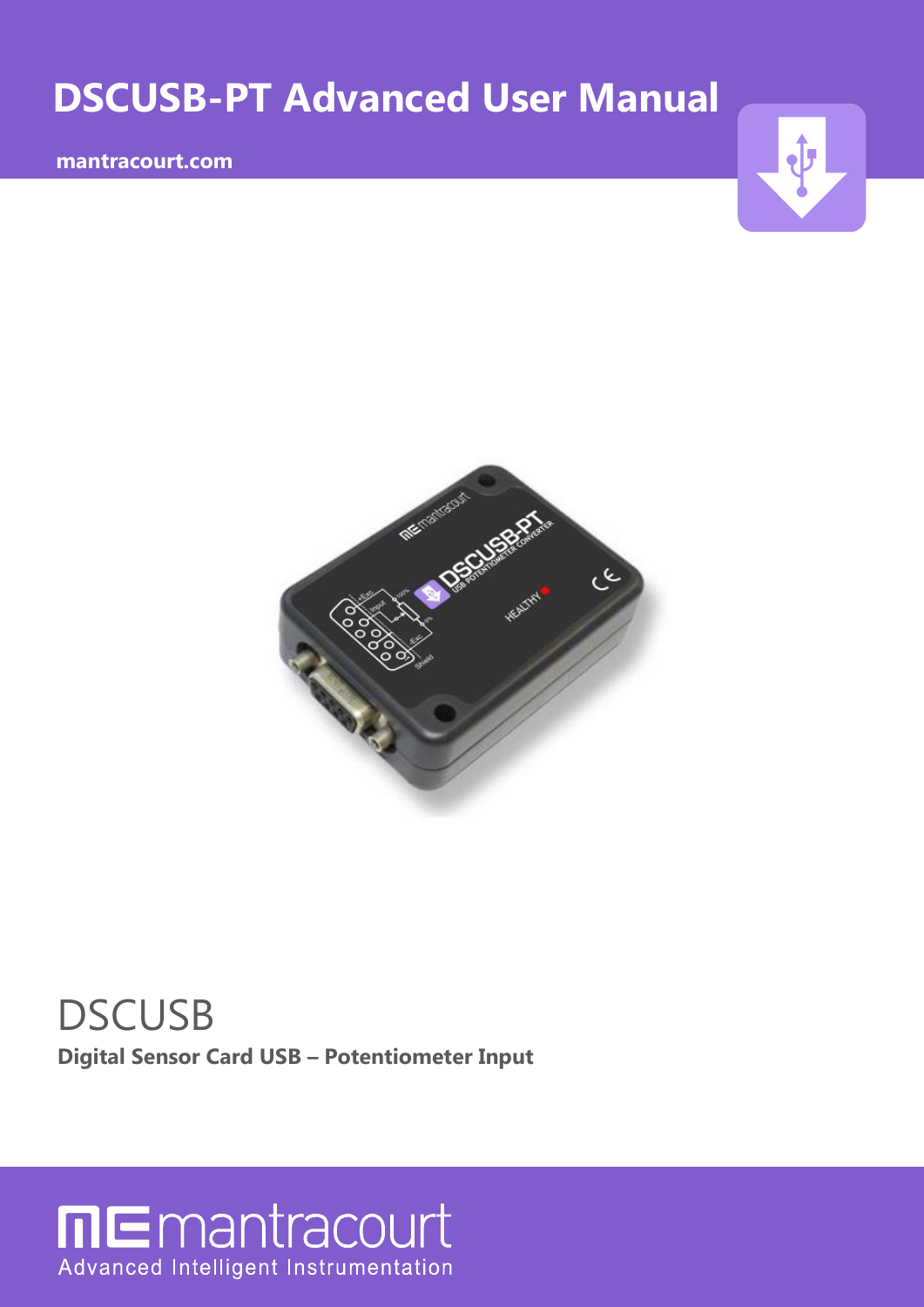## **Contents**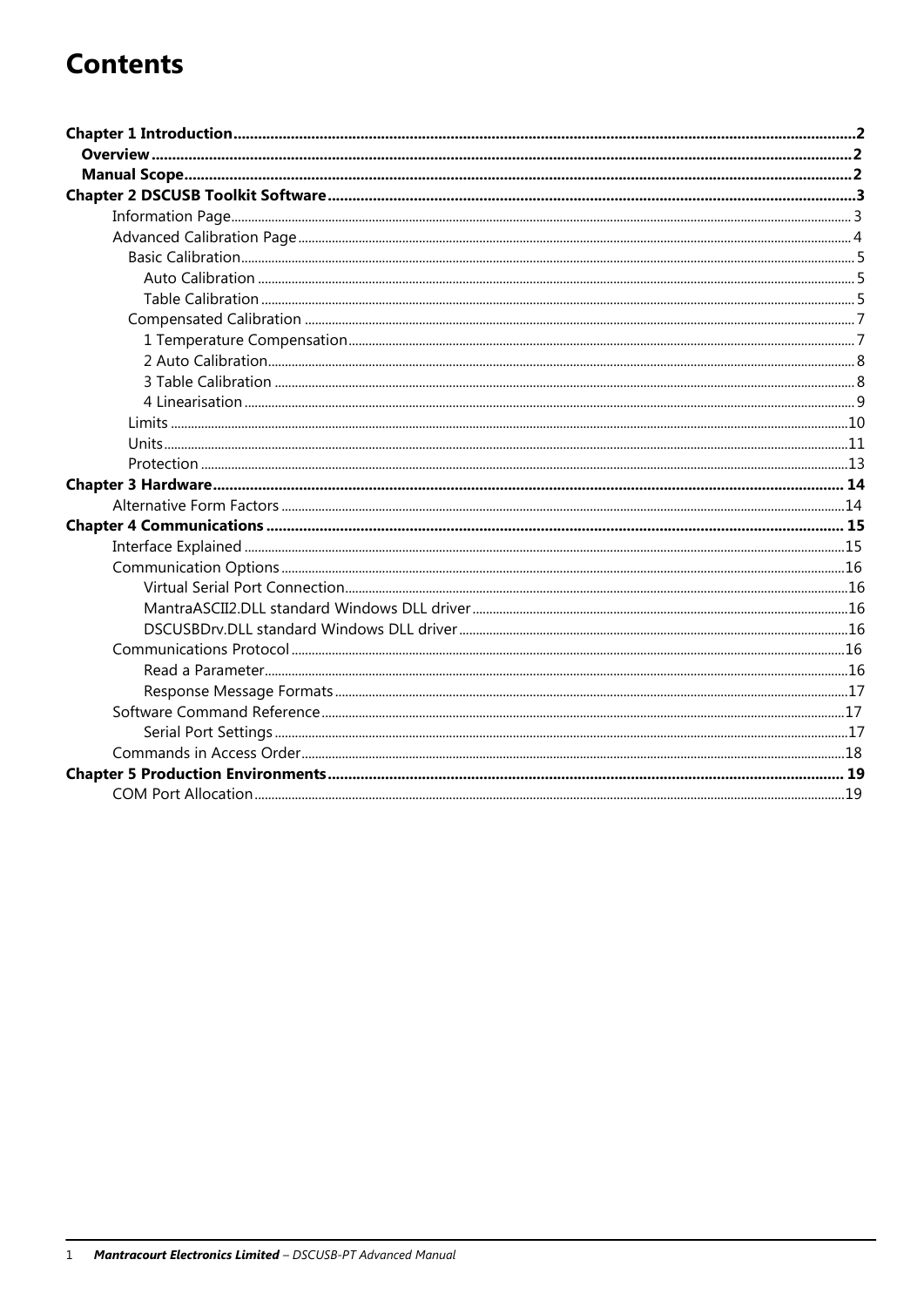## Chapter 1 Introduction

This chapter provides an introduction to the DSCUSB-PT product, describing the product range and main features.

## **Overview**

The DSCUSB product family comprises of Digital Sensor Cards that connect sensors to your PC via USB. The DSCUSB-PT product is a compact, high-precision potentiometer input module; converting a potentiometer input to a **digital** output. They allow high precision measurements to be made and communicated directly to a PC and is aimed at applications which require high-accuracy measurement repeatability. With the appropriate drivers installed, the DSCUSB-PT appears as a virtual serial port to the PC.

Simply by plugging the device into a PC, data can be extracted from potentiometer input for a wide range of applications.

Free-standing module fitted with 9-way 'D' type socket for potentiometer and optional temperature sensor connections.

Micro USB socket accepts a USB lead with type 'A' connector at the PC end.

## Manual Scope

This manual covers Advanced functionality which includes potentiometer profiling calibration, information on writing your own communication software and advice on OEM production techniques.

If you have purchased this module and intend to connect it to a potentiometer and perform linearization or temperature compensation then you will need to refer to this Manual.

For user level calibration and common settings please refer to the DSCUSB-PT Standard Manual.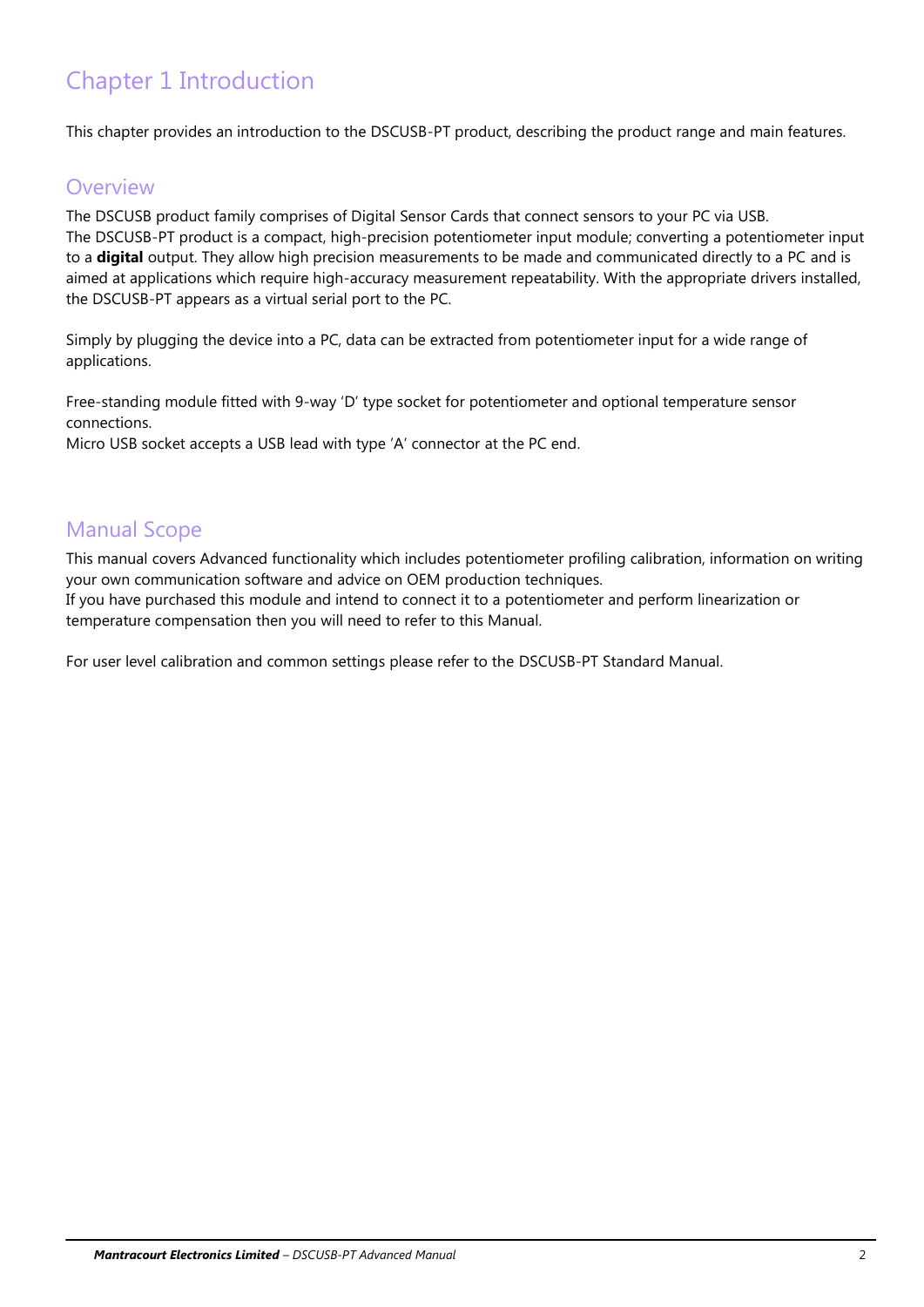## Chapter 2 DSCUSB Toolkit Software

**Please refer the DSCUSB-PT Standard manual for information on installing the DSCUSB Toolkit software.**

This chapter assumes that you have already installed the DSCUSB Toolkit software.

## Information Page

When you select a connected module (or if only one module is connected) the information page is displayed. This manual will deal with the Advanced Calibration section of the DSCUSB Toolkit software.

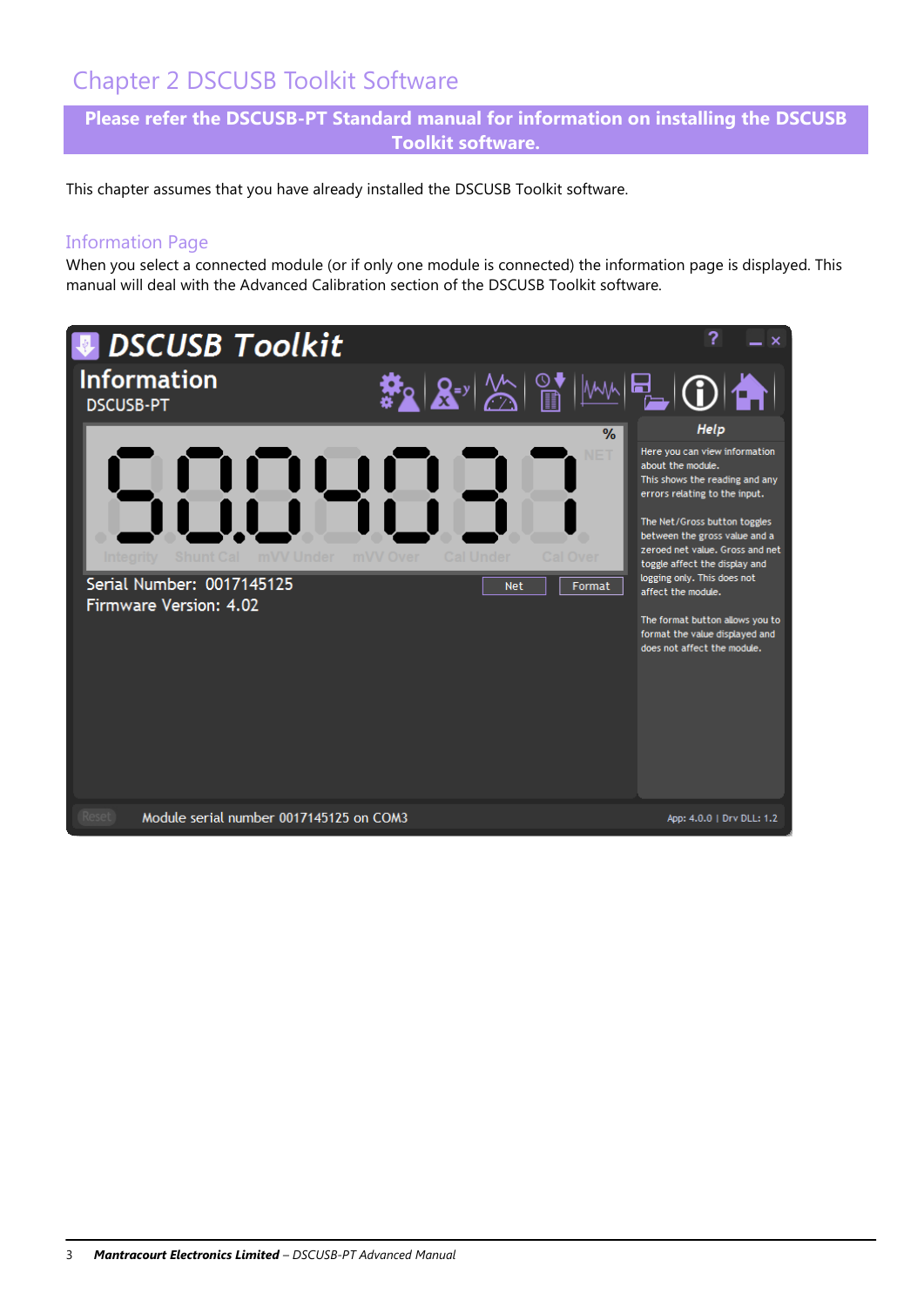## Advanced Calibration Page

Click on the **inclusion** icon to open the Advanced Calibration page. The icon will appear like this when the module has not had the Advanced Calibration locked out. A message will appear asking if you are sure you want to enter this advanced level of the software.

| <b>Advanced Calibration</b>                                                                                                                                                                                                |  |  |  |
|----------------------------------------------------------------------------------------------------------------------------------------------------------------------------------------------------------------------------|--|--|--|
| This section contains the Advanced Calibration. This is generally used by<br>OEMs and users wanting to linearise and temperature compensate a<br>connected sensor.<br>Are you sure you want to enter Advanced Calibration? |  |  |  |
| Yes<br><b>No</b>                                                                                                                                                                                                           |  |  |  |

If the module has been protected the icon will appear greyed out and you will have to enter a passcode to access the Advanced Calibration page.

| <b>Advanced Calibration Access</b>                                                                                                                                        |  |  |  |  |
|---------------------------------------------------------------------------------------------------------------------------------------------------------------------------|--|--|--|--|
| This module has had the advanced calibration layer protected. To gain access to<br>this layer you must enter the passcode that was defined when the module was<br>locked. |  |  |  |  |
|                                                                                                                                                                           |  |  |  |  |
|                                                                                                                                                                           |  |  |  |  |
| ок<br>Cancel                                                                                                                                                              |  |  |  |  |

If the module is unlocked or you enter the correct passcode the following page will be displayed.

| <b><i>DSCUSB Toolkit</i></b>                                                                                                                                                                                                                               |                                                                                                                          |                                                                                                                                                       |
|------------------------------------------------------------------------------------------------------------------------------------------------------------------------------------------------------------------------------------------------------------|--------------------------------------------------------------------------------------------------------------------------|-------------------------------------------------------------------------------------------------------------------------------------------------------|
| <b>Advanced Calibration</b>                                                                                                                                                                                                                                | $\mathbf{R}^{\text{S}}\left[\mathbf{R}^{\text{S}}\right]\mathbf{\left[\begin{matrix} 0\\ \mathbf{0}\end{matrix}\right]}$ | E(O A )                                                                                                                                               |
| % Input                                                                                                                                                                                                                                                    | <b>Calibrated %</b><br>Format                                                                                            | Help                                                                                                                                                  |
| 5888482                                                                                                                                                                                                                                                    | 5888488                                                                                                                  | <b>Advanced Calibration (OEM</b><br>Calibration). This page allows<br>you to apply temperature<br>compensation and linearisation                      |
| Shows the input applied.                                                                                                                                                                                                                                   | Shows the calibrated value.                                                                                              | to a connected loadcell.<br>This advanced level of                                                                                                    |
| <b>Basic Calibration</b><br>Compensated Calibration<br>Limits  <br>Use this tab for basic calibration using a two point auto or table calibration<br><b>Auto Calibration</b><br><b>Table Calibration</b>                                                   | Units 1<br><b>Protection</b>                                                                                             | calibration effectively couples a<br>module to a specific loadcell and<br>is usually carried out to provide<br>engineering unit values such as<br>kg. |
| Auto Calibration allows you to calibrate the module by applying known inputs.<br>Enter the calibrated engineering unit output value required at 2 points. Apply input 1 and click the Acquire<br>button then apply input 2 and click the Calibrate button. |                                                                                                                          | The user level calibration can<br>then be used to convert this to<br>other units.                                                                     |
| 0.0000<br>0.0000                                                                                                                                                                                                                                           | Acquire<br>Calibrate                                                                                                     | The level of calibration can be<br>protected with a passcode to<br>prevent changes but still allow<br>user calibration.                               |
| Revert to factory default calibration<br>Reset                                                                                                                                                                                                             | Last Calibrated: 25 January 2016                                                                                         |                                                                                                                                                       |
| Module serial number 0017145125 on COM3<br>Reset <sub>1</sub>                                                                                                                                                                                              |                                                                                                                          | App: 4.0.0   Drv DLL: 1.2                                                                                                                             |

*Mantracourt Electronics Limited – DSCUSB-PT Advanced Manual* 4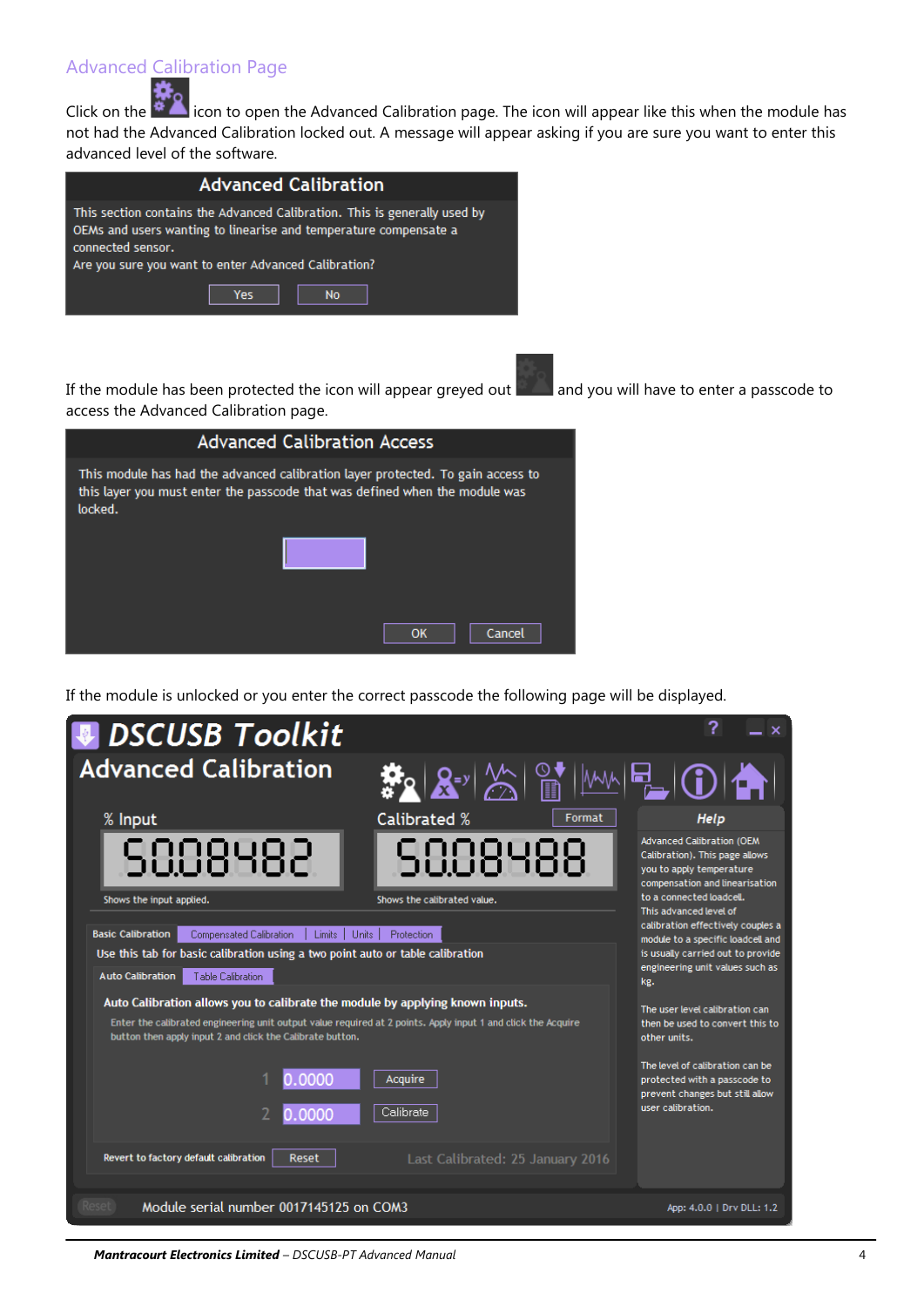This page allows you to calibrate the module using various methods, set limits, perform system zero and set units description.

The page is separated by tabbed sections. Click in a tab to change sections.

**Revert to factory default calibration** – Click the 'Reset' button to remove any custom calibration you have applied.

The date of the last change to calibration settings will be displayed.

There are two main calibration methods. You can choose Basic Calibration for a simple 2 point auto or table calibration or choose Compensated Calibration if you are going to perform linearization or temperature compensation.

#### Basic Calibration

Choose this **instead of** Compensated Calibration if you **do not** want to perform temperature compensation or linearization.

#### *Auto Calibration*



The automatic calibration requires that you apply two known (ascending) inputs in sequence. Just enter the required engineering unit value for the two inputs in the fields marked 1 and 2.

Next, apply the low input and allow a settle time. Click the '**Acquire'** button then apply the high input. After another settle time click the second '**Acquire'** button and the calibration is complete.

#### *Table Calibration*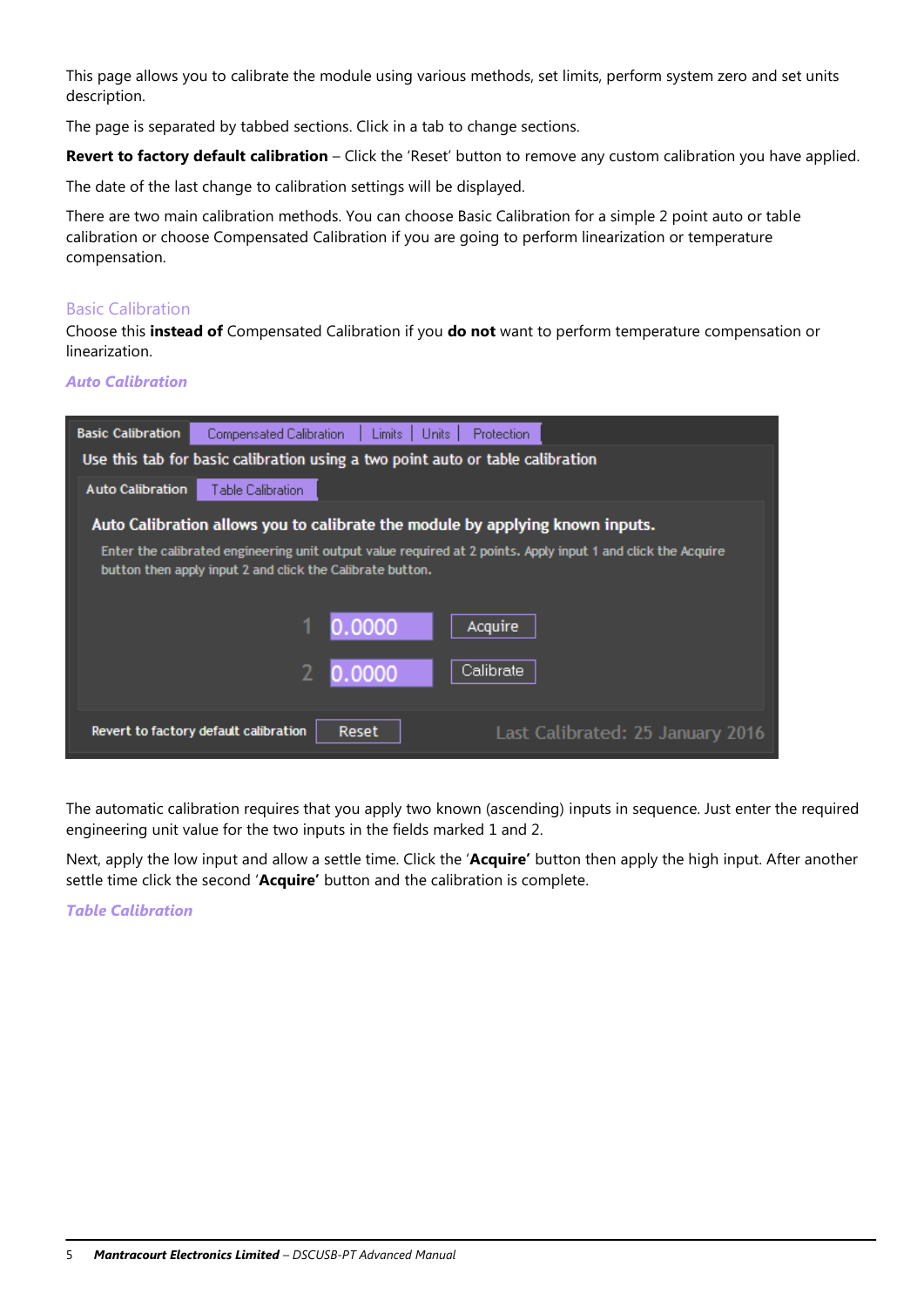| <b>Basic Calibration</b>                                                                                                                                                                                                    | Compensated Calibration  | Limits:                                                                        | Units 1<br>Protection |                                  |
|-----------------------------------------------------------------------------------------------------------------------------------------------------------------------------------------------------------------------------|--------------------------|--------------------------------------------------------------------------------|-----------------------|----------------------------------|
|                                                                                                                                                                                                                             |                          | Use this tab for basic calibration using a two point auto or table calibration |                       |                                  |
| Auto Calibration                                                                                                                                                                                                            | <b>Table Calibration</b> |                                                                                |                       |                                  |
| Table Calibration allows you to calibrate the module by specifying the output values you<br>require for two given input values.<br>Enter two input values and the value you would like as the output then click 'Calibrate' |                          |                                                                                |                       |                                  |
|                                                                                                                                                                                                                             |                          | 0.0000<br>x                                                                    | 0.0000<br>Value       |                                  |
|                                                                                                                                                                                                                             | 2                        | 0.0000<br>x                                                                    | 0.0000<br>Value       | Calibrate                        |
| Revert to factory default calibration                                                                                                                                                                                       |                          | <b>Reset</b>                                                                   |                       | Last Calibrated: 25 January 2016 |

This option lets you calibrate direct from the sensor manufacturers certificate without having to apply inputs to the module.

Choose 2 points from the sensor documentation and enter the % values and the required engineering units from the document and click the '**Calibrate'** button and the calibration is complete.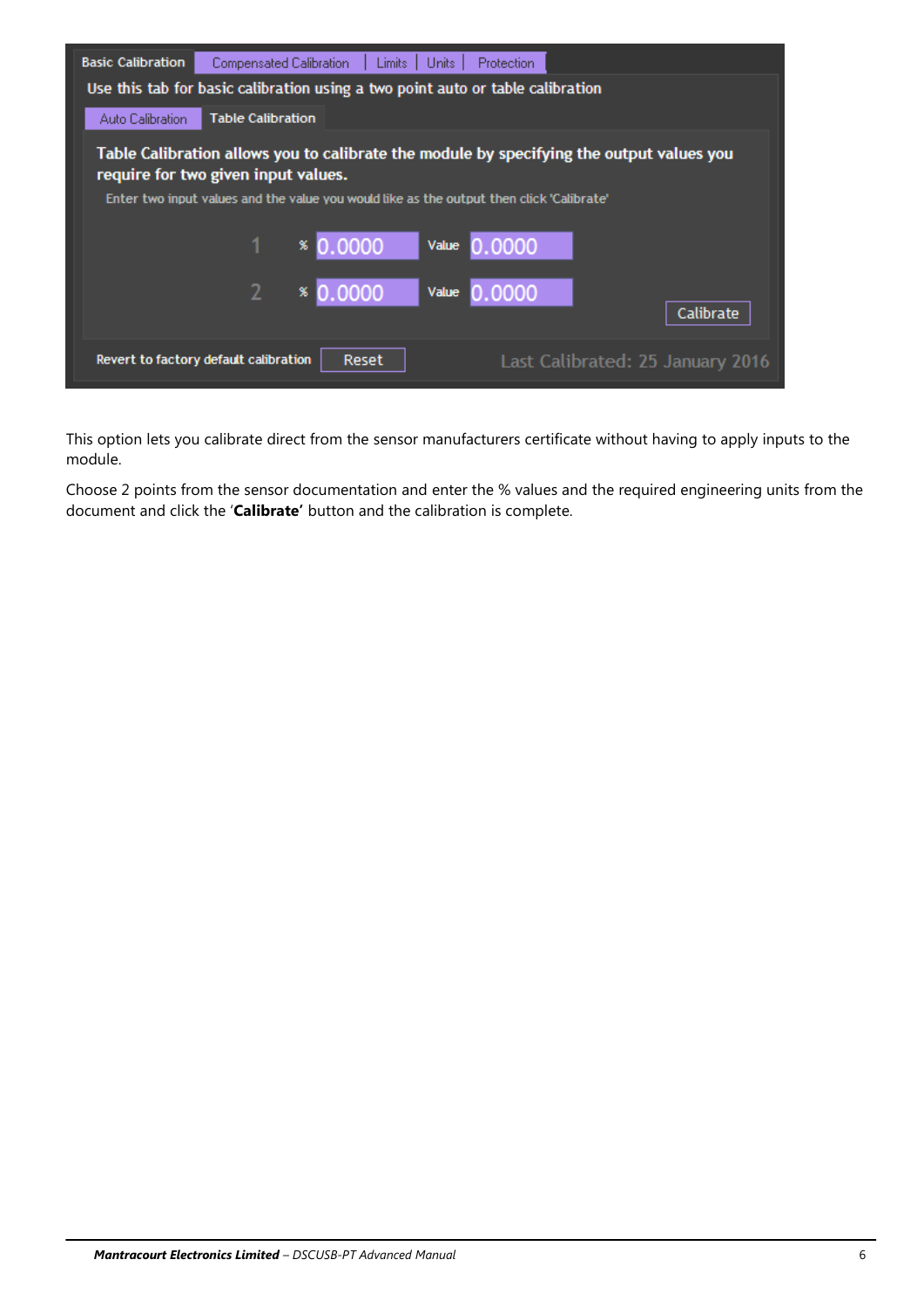## Compensated Calibration

Choose this **instead of** Basic Calibration if you **do** want to perform temperature compensation or linearization. To perform compensated calibration you must perform the different calibration sections in the following order.

- 1 **Temperature Compensation** is optional.
- 2 **Auto Calibration** must be completed OR complete the Table Calibration
- 3 **Table Calibration** must be completed if you did not use Auto Calibration.
- 4 **Linearisation** is optional.

If you go back and redo any of these tabs then you must also redo any later numbered tabs. It is advisable that you click the Revert to factory default calibration button before you start a complete calibration sequence on an unknown module or one that has been calibrated before.

#### *1 Temperature Compensation*

Please note that this software only allows you to compensate for temperature offsets!

The module must have an optional DTemp sensor wired to it and if this is functioning you will see a temperature displayed on the middle right of the tab.



If you do not want to use temperature compensation select Disabled from the drop down list presented when you click the **Number of compensation points** field.

Selecting any number of points from 2 to 5 will enable the first **Acquire** button. You need to keep the same input whilst subjecting it and the DTemp sensor to up to 5 different temperatures covering the temperature range you wish to operate over.

You need to wait enough time at each temperature for potentiometer to stabilise at that temperature and that will depend on the physical characteristics of the potentiometer. Try and get the DTemp sensor close to the potentiometer.

Once enough time has elapsed for the temperature to stabilise you can click the **Acquire** button and that button will become disabled and the next enabled.

Once you have completed all the required points you will see the following message.

| <b>Temperature Compensation</b>   |  |  |  |  |
|-----------------------------------|--|--|--|--|
| Temperature compensation complete |  |  |  |  |
|                                   |  |  |  |  |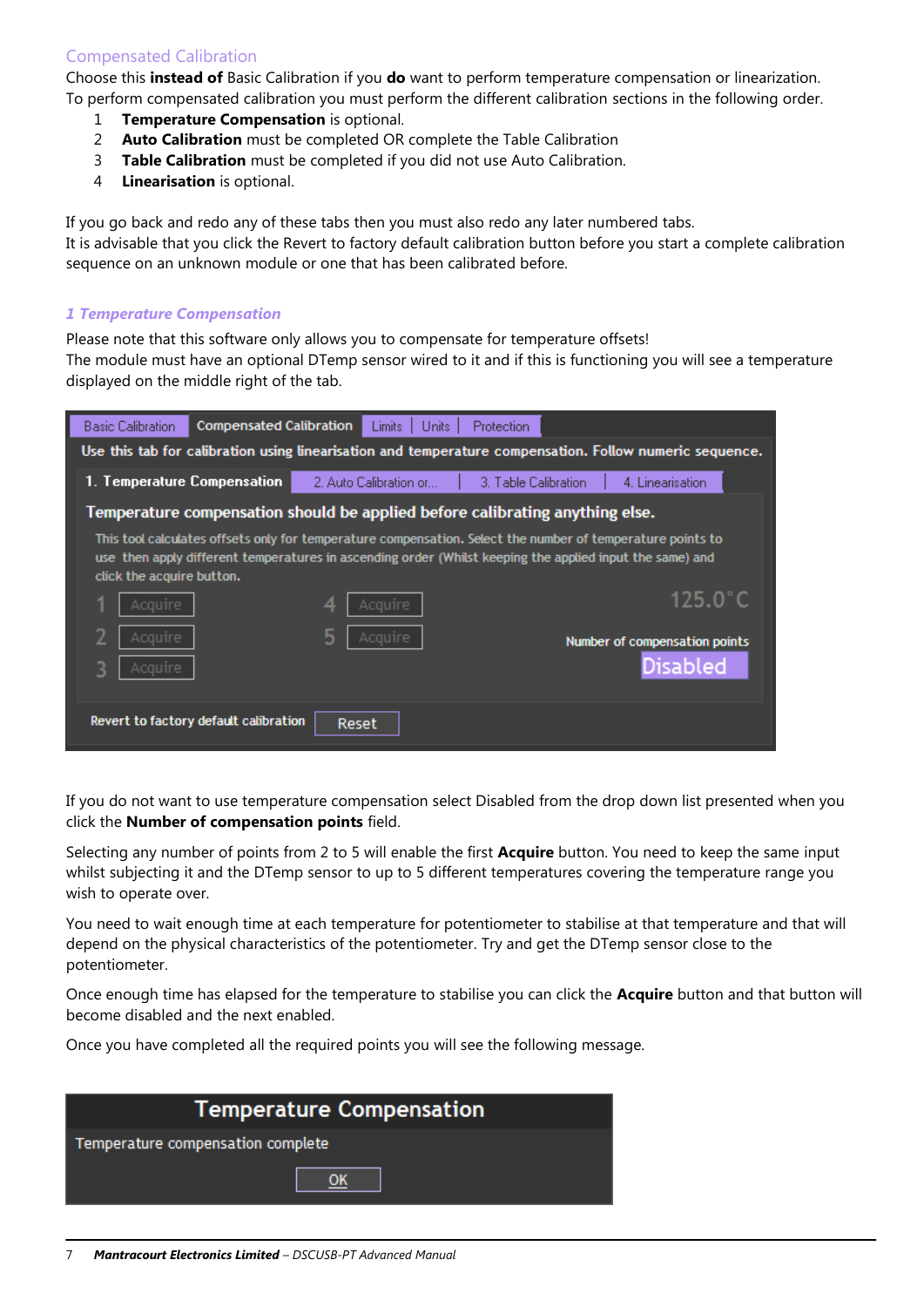You can now move on to either Auto Calibration or Table Calibration.

### *2 Auto Calibration*



The automatic calibration requires that you apply two known (ascending) inputs in sequence. Just enter the required engineering unit value for the two inputs in the fields marked 1 and 2.

Next, apply the lowest input and allow a settle time. Click the '**Acquire'** button then apply the higher input. After another settle time click the second '**Acquire'** button and the calibration is complete.

#### *3 Table Calibration*

| <b>Basic Calibration</b><br><b>Compensated Calibration</b><br>Protection<br>Limits<br>Units 1                                   |  |  |  |  |
|---------------------------------------------------------------------------------------------------------------------------------|--|--|--|--|
| Use this tab for calibration using linearisation and temperature compensation. Follow numeric sequence.                         |  |  |  |  |
| <b>3. Table Calibration</b><br>4. Linearisation<br>2. Auto Calibration or<br>1. Temperature Compensation.                       |  |  |  |  |
| Table Calibration allows you to calibrate the module by specifying the output values you<br>require for two given input values. |  |  |  |  |
| Enter two input values and the value you would like as the output then click 'Calibrate'                                        |  |  |  |  |
| 0.0000<br>0.0000<br>x<br>Value                                                                                                  |  |  |  |  |
| \$0.0000<br>0.0000<br>Value<br>Calibrate                                                                                        |  |  |  |  |
| Revert to factory default calibration<br>Reset                                                                                  |  |  |  |  |

This option lets you calibrate direct from the sensor manufacturers certificate without having to apply inputs to the module.

Choose 2 points from the sensor documentation and enter the % values and the required engineering units from the document and click the '**Calibrate'** button and the calibration is complete.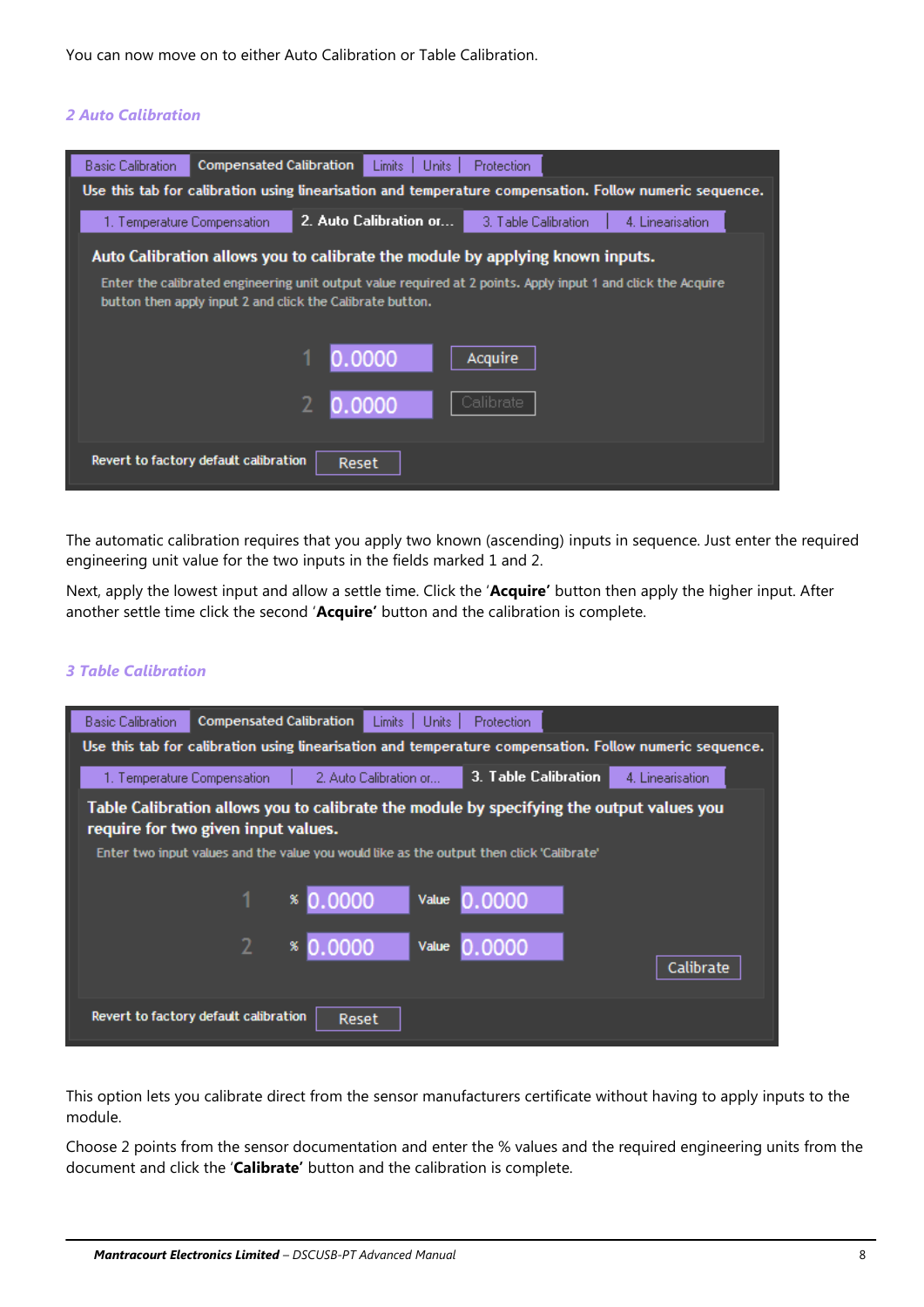### *4 Linearisation*

This stage is optional. If you do not want to use linearization then select **Disabled** from the drop down list that is presented when you click the **Number of linearization points** field.

To use linearization select the number of points you wish to use from 2 to 7. Once selected this will enable the appropriate number of text fields for you to enter the known inputs you are going to apply. You should enter these in the same engineering units that were used in either the Auto Calibration or the Table Calibration.

The linearization points are usually spread out evenly between the two points used for auto calibration but if you know that a particular section of the range is less linear you may want to concentrate the points in that area.

Once you have entered the engineering units values for each point you can apply the input, wait a settle time then click the appropriate **Acquire** button.

Once you have completed all points the following message will be displayed.

| <b>Linearisation</b>               |  |  |  |
|------------------------------------|--|--|--|
| Linearisation calibration complete |  |  |  |
|                                    |  |  |  |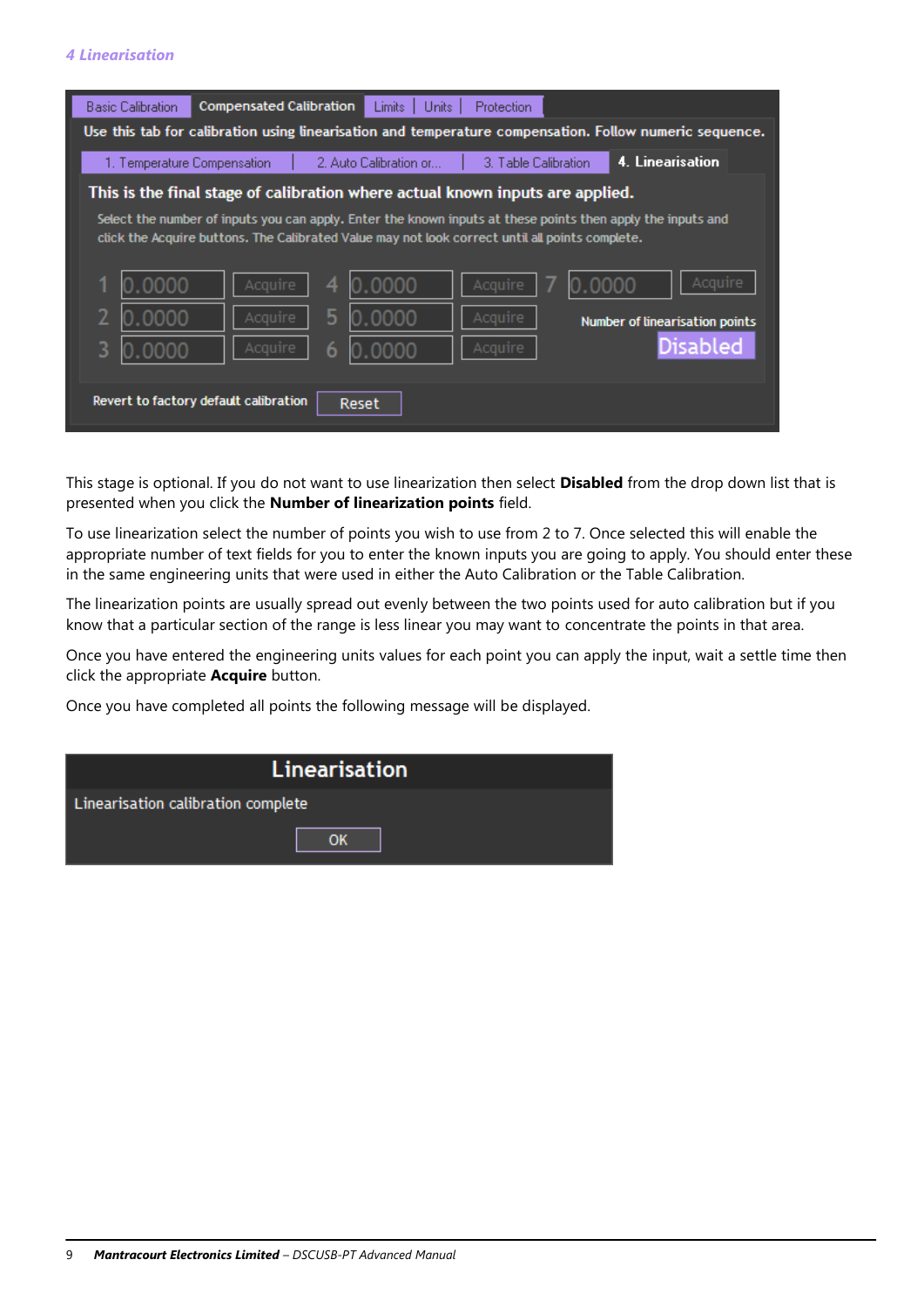

Here you can set limits below and above which the warning indicators will be displayed on the Information Page for the standard user. These limits should cover the operational range that the combined potentiometer and DSCUSB-PT are allowed to operate over.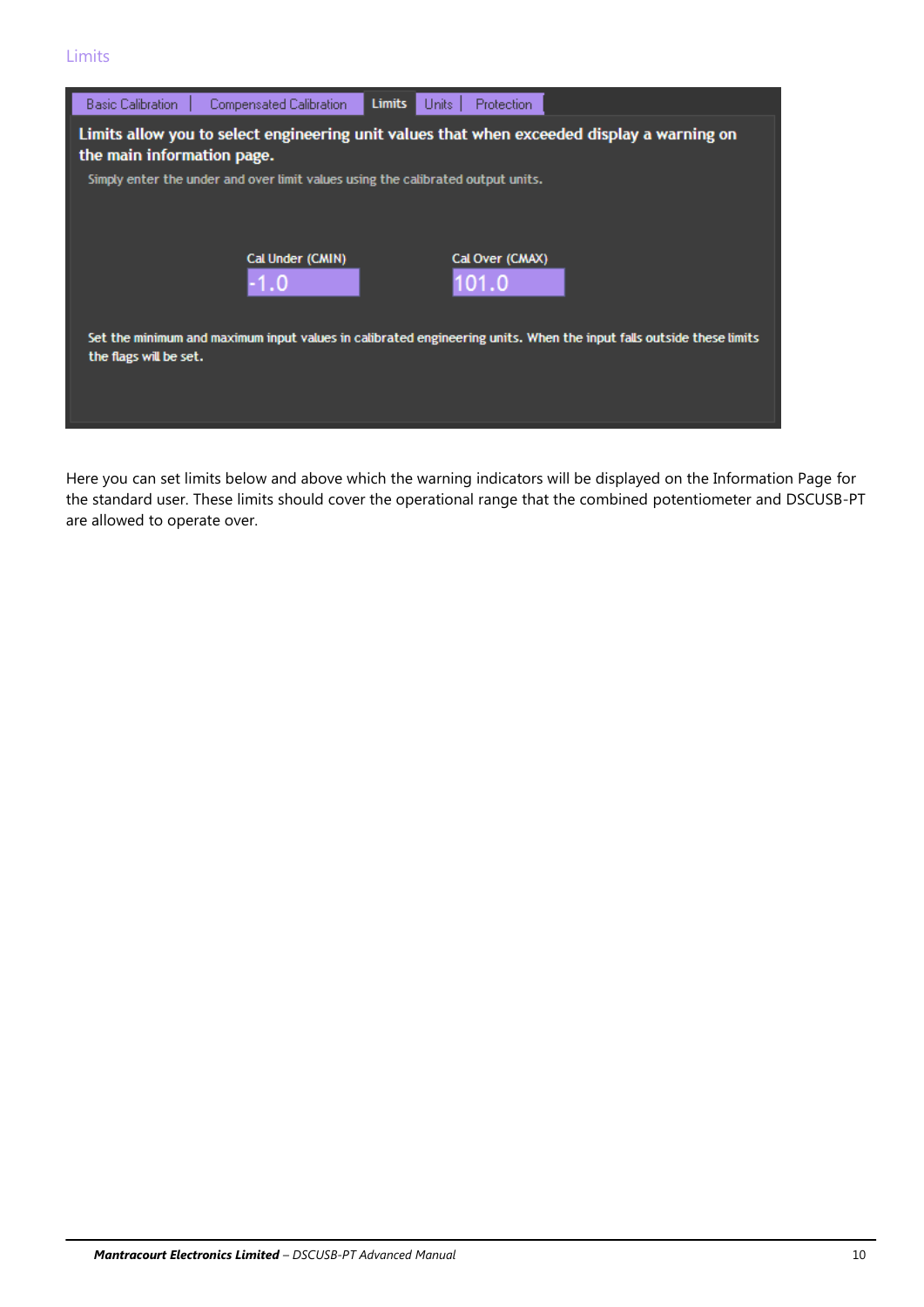

If you have calibrated the module to standard units you can specify them here. The advantages are that the standard user will see the units displayed and if the units are recognised by the software the standard user can simply convert to another unit scale without recalibration.

Click on the **Units Text** field to pop up the unit selection dialog window.

| <b>Calibrated Units</b>                             |              |
|-----------------------------------------------------|--------------|
| Select the units that this module is calibrated in. |              |
| % - Factory calibrated                              |              |
|                                                     |              |
|                                                     | Cancel<br>OK |

Select the desired units from the drop down list.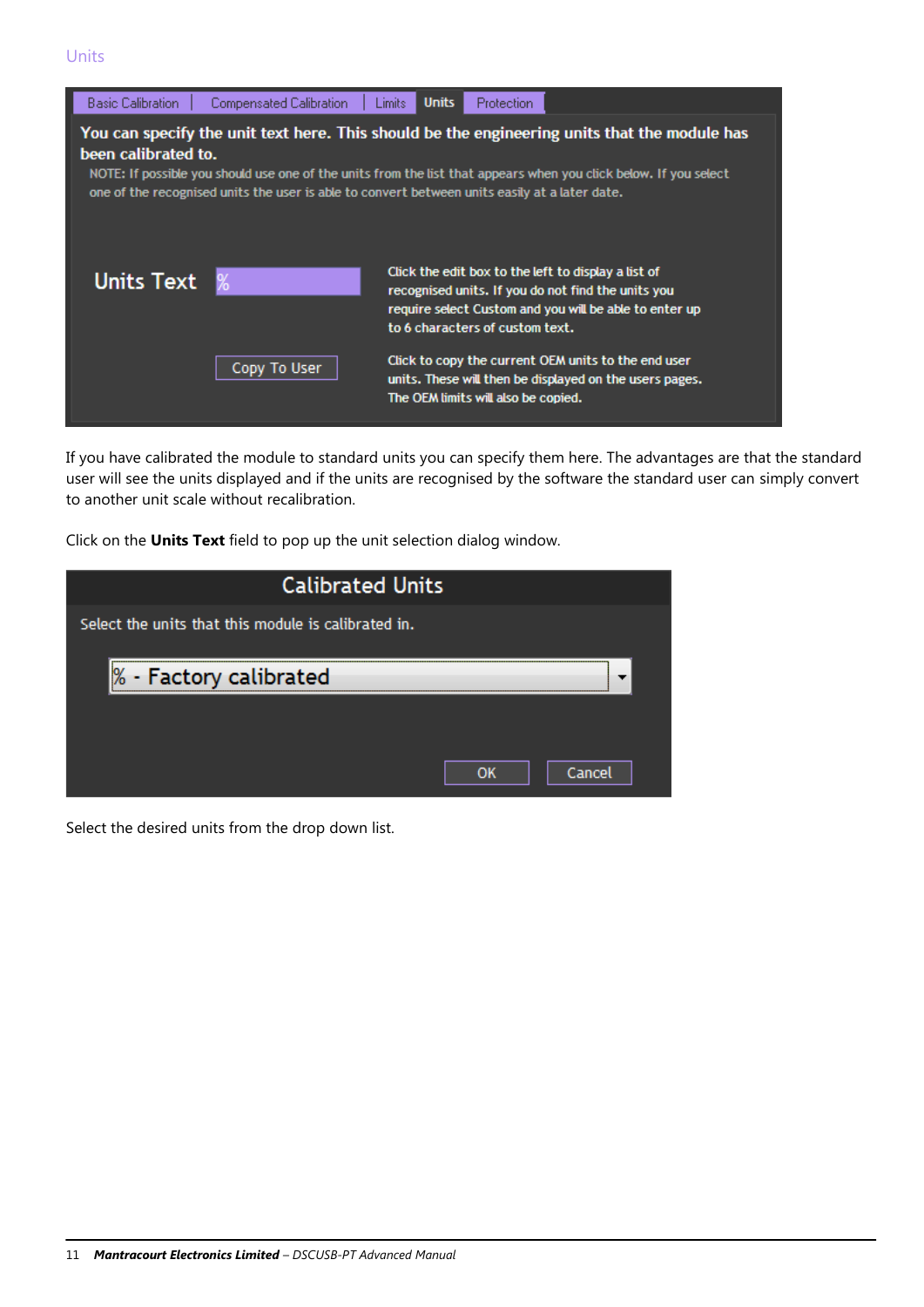| % - Factory calibrated          |
|---------------------------------|
| Custom                          |
| rad - radians (angle)           |
| * - degrees (angle)             |
| ' - minutes (angle)             |
| " · seconds (angle)             |
| rev - revolutions (angle)       |
| m - meters (length)             |
| Å - angstrom (length)           |
| AU - astronomical unit (length) |
| cm · centimeters (length)       |
| ch - chains gunters (length)    |
| ell - ell (length)              |
| em - em (length)                |
| fm - fathoms (length)           |
| ft · feet (length)              |
| fur - furlongs (length)         |
| in - inches (length)            |
| km - kilometers (length)        |
| lea - league (length)           |
| league - leagues (length)       |
| ly - light years (length)       |
| In - lines (length)             |
| µ - microns (length)            |
| mi n - miles nautical (length)  |
| mi · miles (length)             |
| mm - millimeters (length)       |
| mil - mils (length)             |
| nm - nanometers (length)        |
| pc - parcec (length)            |

If you desired units are not in the list choose Custom and you can type in up to 6 characters.

**Copy To User** button – Usually you will want to click this to make your units selection visible to the standard user. If you do not click this then the standard user may see previously entered units or in the case of a new module there will be no units displayed.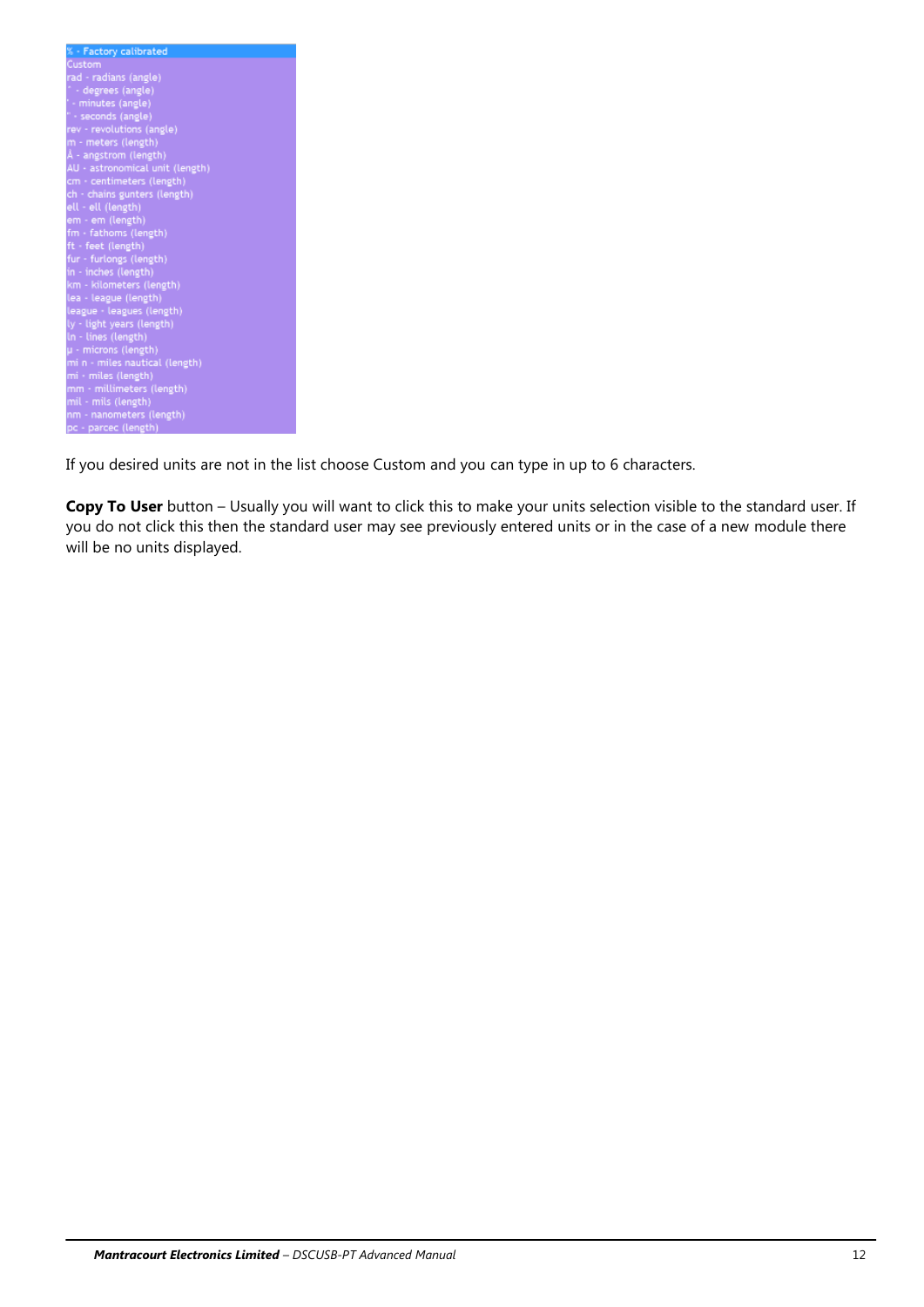### Protection



You can protect the module against a standard user being able to enter any of the **Advanced Calibration** pages of the DSCUSB Toolkit.

If you do not want to protect the module (or want to remove protection from a previously protected module) enter zero after clicking the **Passcode** field.

To protect a module enter up to 6 numeric digits after clicking the **Passcode** field. This 6 digit passcode will then be required by a standard user to enable the **Advanced Calibration** section of the software.

**If you forget the passcode you will need to contact your module supplier so please remember the passcode and keep it safe.**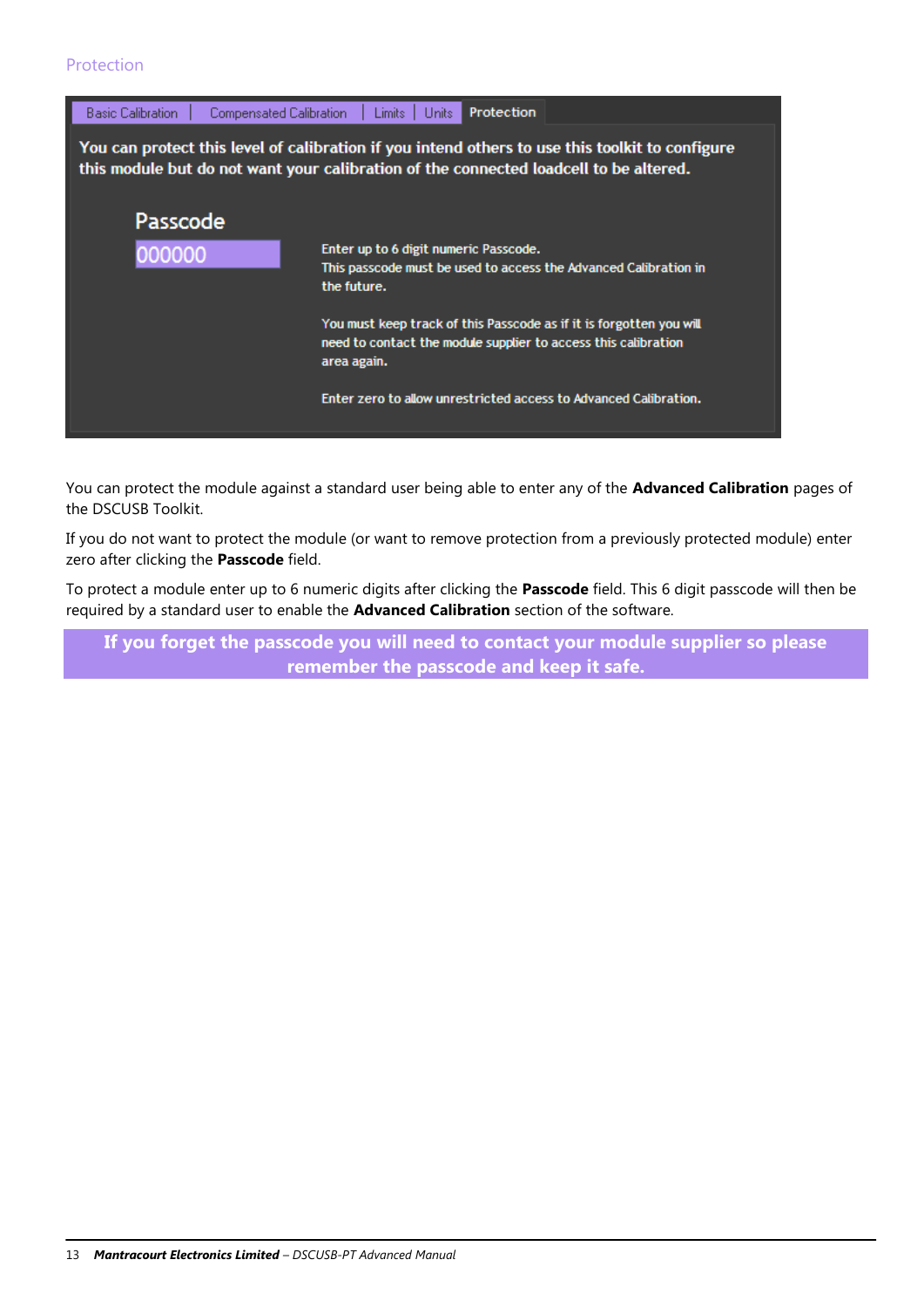## Chapter 3 Hardware

## Alternative Form Factors

As well as being available in a plastic case there may be some variations of the DSCUSB-PT that are supplied uncased. These variants may or may not have connectors fitted. Please find connection details below.

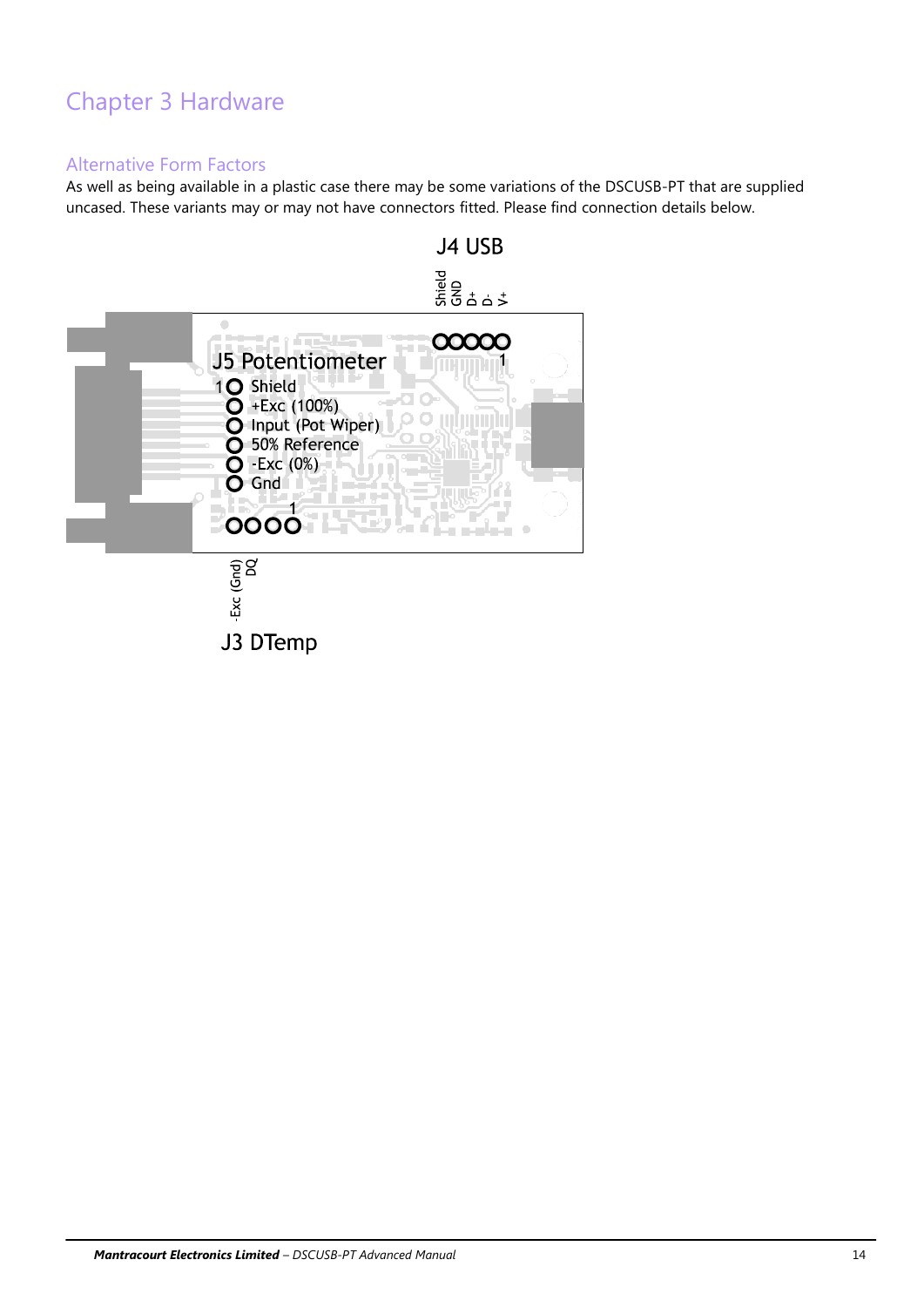## Chapter 4 Communications

## Interface Explained

The USB connection on the DSCUSB-PT module requires specific hardware drivers to enable it to be detected correctly and to operate. These drivers are installed along with the DSCUSB Toolkit but are available from Mantracourt if you are writing your own software so you can include them in your own installation SW-DSCUSBDRV. These drivers create a virtual serial port (COM port) for each DSCUSB-PT module that is plugged in and so the modules can be communicated with as if they were plugged into serial ports.

The DSCUSB Toolkit software detects the allocated COM port but if you are writing your own software you need to be aware that these virtual serial ports are being allocated.

Once a COM port has been allocated, plugging the same module into the same USB socket will result in the same COM port being allocated. But plugging that same module into a different USB port or plugging a different DSCUSB-PT module into the same USB socket will result in a **new** COM port being allocated.

Using the Windows Hardware Manager it is possible to reallocate the COM port.

Mantracourt provide two free drivers (As well as the hardware driver) that can help when writing your own software. You can use one of these drivers or communicate directly with the virtual COM port by using the communications protocol described later in the manual.

The diagram below shows the three ways (A, B and C) that your own custom software can connect to the DSCUSB-PT.

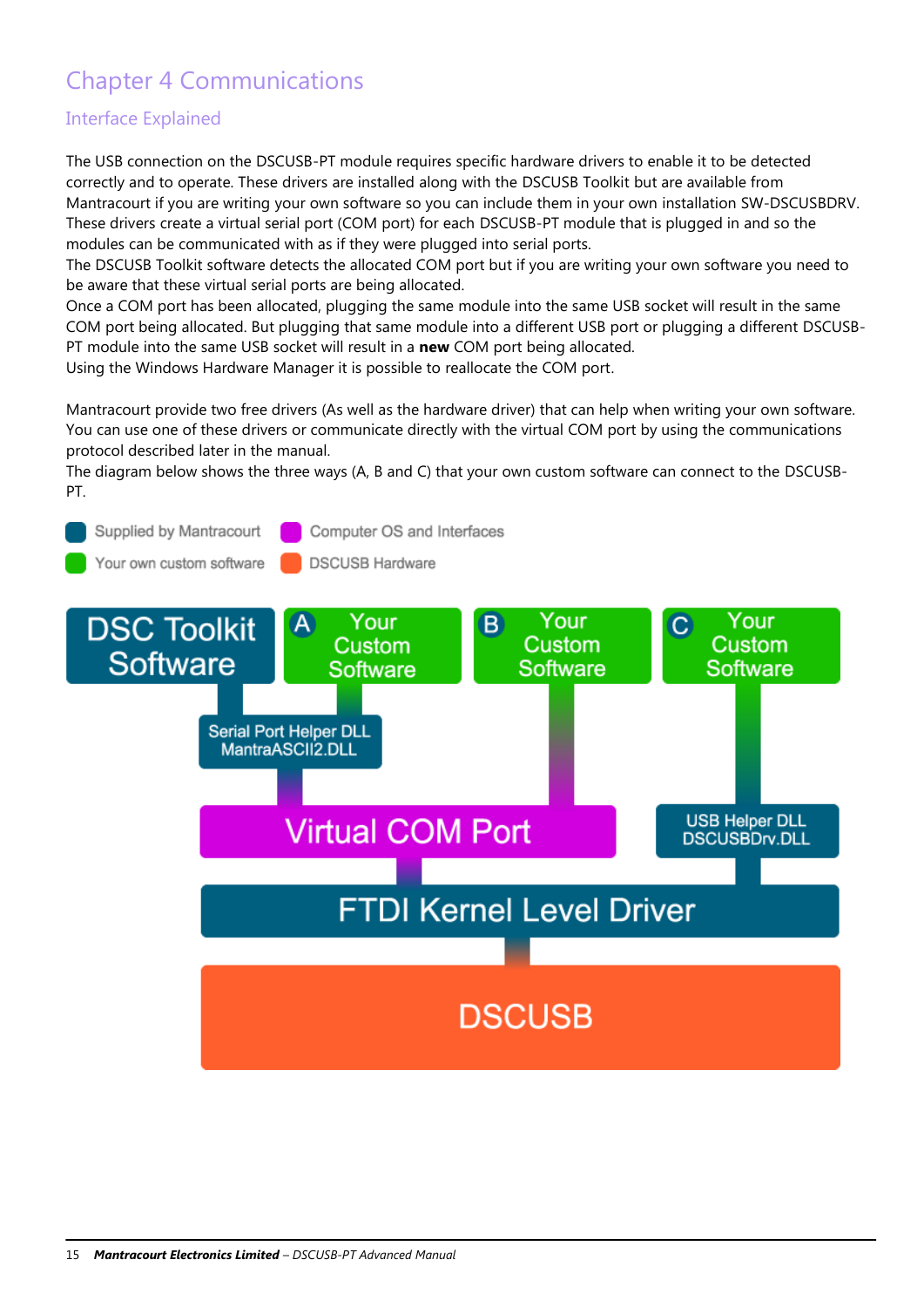## Communication Options

The next sections describes the three methods that are available for your own custom software to connect to the DSCUSB-PT.

## (B

### *Virtual Serial Port Connection*

You can open the virtual COM port with your own custom software and communicate with the DSCUSB-PT module directly using the protocol information listed later in this manual. This will be your only option if you cannot utilise the standard Windows DLLs that Mantracourt provides.

## A

#### *MantraASCII2.DLL standard Windows DLL driver*

This driver communicates with the DSCUSB-PT module via the virtual COM port but the driver only opens a single COM port. Therefore virtual serial port connections to DSCUSB-PTs are only useful for single modules. This driver was designed for the complete range of DSC modules but happens to be usable with the DSCUSB-PT because it creates a virtual COM port. This wraps up timeouts and structures the data sent to make it much easier for you to use.

To use this driver you will need to know that the baudrate is 115200 and the command to use to retrieve the result value is SYS.

This is available from our website and is named **SW-ASCIIDLL**.



#### *DSCUSBDrv.DLL standard Windows DLL driver*

With this driver you can communicate with the DSCUSB-PT module directly over USB via the kernel level driver by referencing its serial number. You can connect as many DSCUSB-PT devices as your PC and USB hubs support which may be as many as 127. You do not need to know anything about serial COM ports using this method. This is the preferred method of communications.

To use this driver you will need to know that the command to use to retrieve the result value is SYS. This is available from our website and is named **SW-DSCUSBDLL**.

### Communications Protocol

If you are writing your own software to communicate with the DSCUSB-PT module you will need to adhere to the ASCII protocol to request data from the module. The ASCII protocol uses only printable characters and carriagereturn ('<CR>'), which allows a "dumb" terminal device or a PC programme like Hyper-Terminal to interrogate the device.

The protocol allows you to

- Read a parameter or result
- Write a value to a parameter
- Execute a command

In this manual we will cover only the reading of a value. If you want to perform other communication functionality such as performing calibration you will need to refer to the DCell & DSC Manual available on our web site. This manual contains detailed information regarding the MantraASCII protocol.

This communications protocol was designed to handle multiple modules on a bus so you will find references to a Station Address. The DSCUSB-PT modules have a fixed Station Address of 1.

#### *Read a Parameter*

| Framing   | Station        | Separator | Command    | Access | End of    |
|-----------|----------------|-----------|------------|--------|-----------|
| Character | <b>Address</b> |           | Identifier | Code   | frame     |
|           | 001            |           | SYS        |        | <cr></cr> |

To ask for the latest reading from the module we need to request the SYS parameter so we would structure the ASCII request as follows: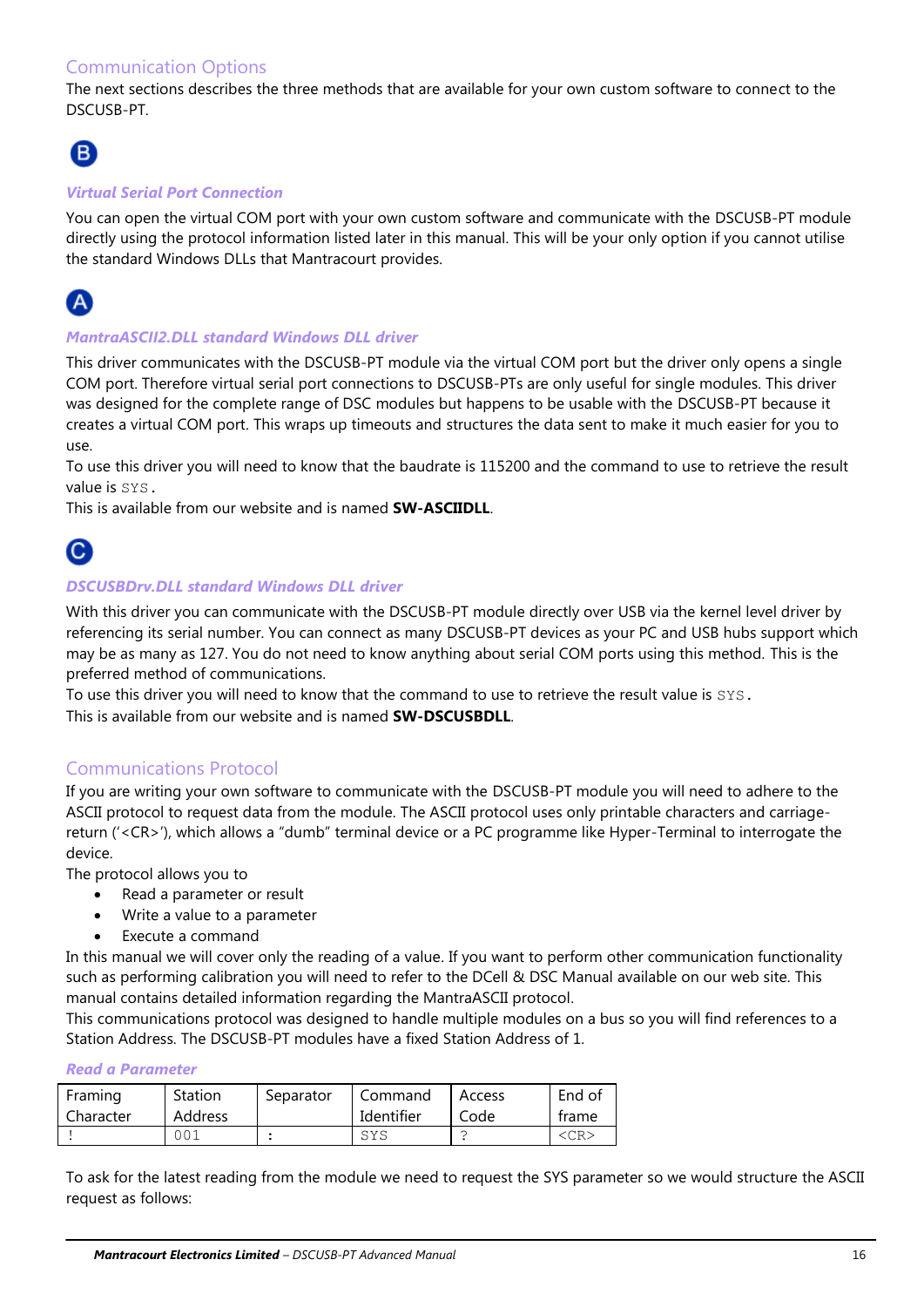An Explanation of Each Field is as Follows:

- **Framing Character** A "!" character is used to signal the start of a new message. This character is only ever transmitted by the host, for framing purposes
- **Station Address** A three-digit ASCII decimal number (0-999), determining which slave device(s) the command is intended for. All three digits must be sent. In the case of the DSCUSB-PT this will always be 001
- **Separator** always present. As no checksum or message verification technique is used, slaves use this as an extra check on message validity
- **Command Identifier**. Up to 4 alpha-numeric characters, case insensitive, giving the name of the required command.
- **Access Code**. Defines what sort of response is expected :–
	- '=' means write data is expected to follow
	- '?' means the host is expecting to receive read data back
	- <CR> (i.e. nothing more before end) means the command is an action type (execute)
- End of frame. A <CR> is always present to indicate the end of the message

### *Response Message Formats*

There are Three Possible Types of Response: acknowledge (ACK), acknowledge with data (for a read), and notacknowledge (NAK)

ACK-with-data is a decimal number, followed by <CR>. This confirms a read and returns the data value. NAK is an '?' <CR> sequence. The device rejected the command.

- There are several possible reasons for a NAK response
	- Command identifier not recognised.
	- Badly formatted command: Missing command identifier, unrecognised access-code character, or unexpected character somewhere else.
	- Access attempted not supported by this command.

So a successful response example would be:

123.456<CR>

### Software Command Reference

#### *Serial Port Settings*

The communications settings for the virtual COM port are:

- 115200 baudrate
- 8 data bits
- $\bullet$  1 stop bit
- No parity

#### NOTES:

 From receipt of the host's terminating <CR> to a response from the device (if any) will be at most 50mS. After this, it can be assumed there is no response.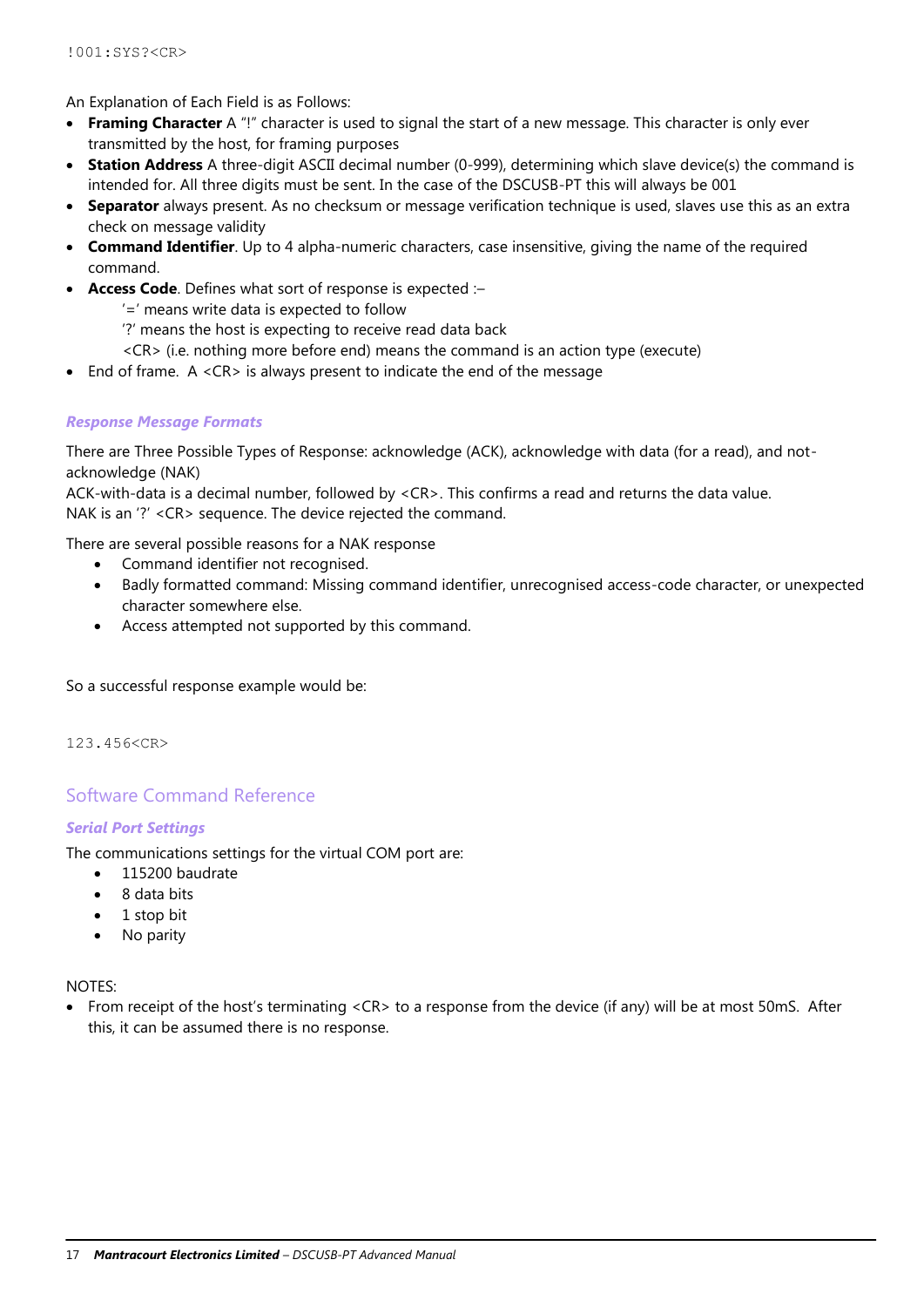| <b>ASCII name</b> | description                     | datatype | access     |
|-------------------|---------------------------------|----------|------------|
| <b>CMVV</b>       | Temp Compensated %              | float    | <b>RO</b>  |
| <b>STAT</b>       | Status                          | int      | <b>RO</b>  |
| <b>MVV</b>        | Filtered & factory calibrated % | float    | <b>RO</b>  |
| SOUT              | selected output                 | float    | <b>RO</b>  |
| SYS               | main output                     | float    | <b>RO</b>  |
| <b>TEMP</b>       | temperature                     | float    | <b>RO</b>  |
| SRAW              | raw system output               | float    | <b>RO</b>  |
| CELL              | cell output                     | float    | <b>RO</b>  |
| <b>FLAG</b>       | error flags                     | int      | <b>RW</b>  |
| <b>CRAW</b>       | raw cell output                 | float    | <b>RO</b>  |
| <b>ELEC</b>       | electrical output               | float    | <b>RO</b>  |
| SZ                | system zero                     | float    | <b>RW</b>  |
| <b>SYSN</b>       | snapshot result                 | float    | <b>RO</b>  |
| <b>PEAK</b>       | Peak value                      | Float    | <b>RO</b>  |
| <b>TROF</b>       | Trough value                    | Float    | <b>RO</b>  |
| <b>CFCT</b>       | Communications failure count    | Float    | <b>RW</b>  |
| <b>VER</b>        | software version                | byte     | <b>RO</b>  |
| <b>SERL</b>       | serial number low               | int      | <b>RO</b>  |
| <b>SERH</b>       | serial number high              | int      | <b>RO</b>  |
| <b>STN</b>        | station number                  | int      | <b>RW</b>  |
| <b>BAUD</b>       | baud rate select                | byte     | <b>RW</b>  |
| OPCL              | Output Control (Value select)   | byte     | <b>RW</b>  |
| <b>RATE</b>       | reading rate select             | byte     | <b>RW</b>  |
| <b>DP</b>         | digits after point              | byte     | <b>RW</b>  |
| <b>DPB</b>        | digits before point             | byte     | <b>RW</b>  |
| <b>NMVV</b>       | Nominal % for scaling ELEC      | float    | <b>RW</b>  |
| CGAI              | cell gain                       | float    | <b>RW</b>  |
| COFS              | cell offset                     | float    | <b>RW</b>  |
| <b>CMIN</b>       | cell range min                  | float    | <b>RW</b>  |
| <b>CMAX</b>       | cell range max                  | float    | <b>RW</b>  |
| <b>CLN</b>        | lin n-points                    | byte     | ${\sf RW}$ |
| CLX17             | lin raw-values                  | float    | <b>RW</b>  |
| CLK17             | lin corrections                 | float    | <b>RW</b>  |
| SGAI              | system gain                     | float    | <b>RW</b>  |
| <b>SOFS</b>       | system offset                   | float    | <b>RW</b>  |
| SMIN              | system range min                | float    | <b>RW</b>  |
| <b>SMAX</b>       | system range max                | float    | <b>RW</b>  |
| <b>FFLV</b>       | Dynamic Filter Level            | Float    | <b>RW</b>  |
| <b>FFST</b>       | Dynamic filter steps            | Float    | <b>RW</b>  |
| <b>RST</b>        | reboot                          |          | Χ          |
| <b>SNAP</b>       | take snapshot                   |          | X          |
| <b>RSPT</b>       | Reset peak & trough             |          | X          |
| SCON              | Shunt cal ON                    |          | X          |
| <b>SCOF</b>       | Shunt cal OFF                   |          | X          |
| <b>OPON</b>       | Digital Output on               |          | X          |
| <b>OPOF</b>       | Digital output off              |          | Χ          |
| <b>CTN</b>        | tempco n-points                 | byte     | <b>RW</b>  |
| CT1.5             | tempco Temp points              | float    | <b>RW</b>  |
| CTG15             | tempco gain-adjust              | float    | <b>RW</b>  |
| CTO15             | tempco offset-adjust            | float    | <b>RW</b>  |